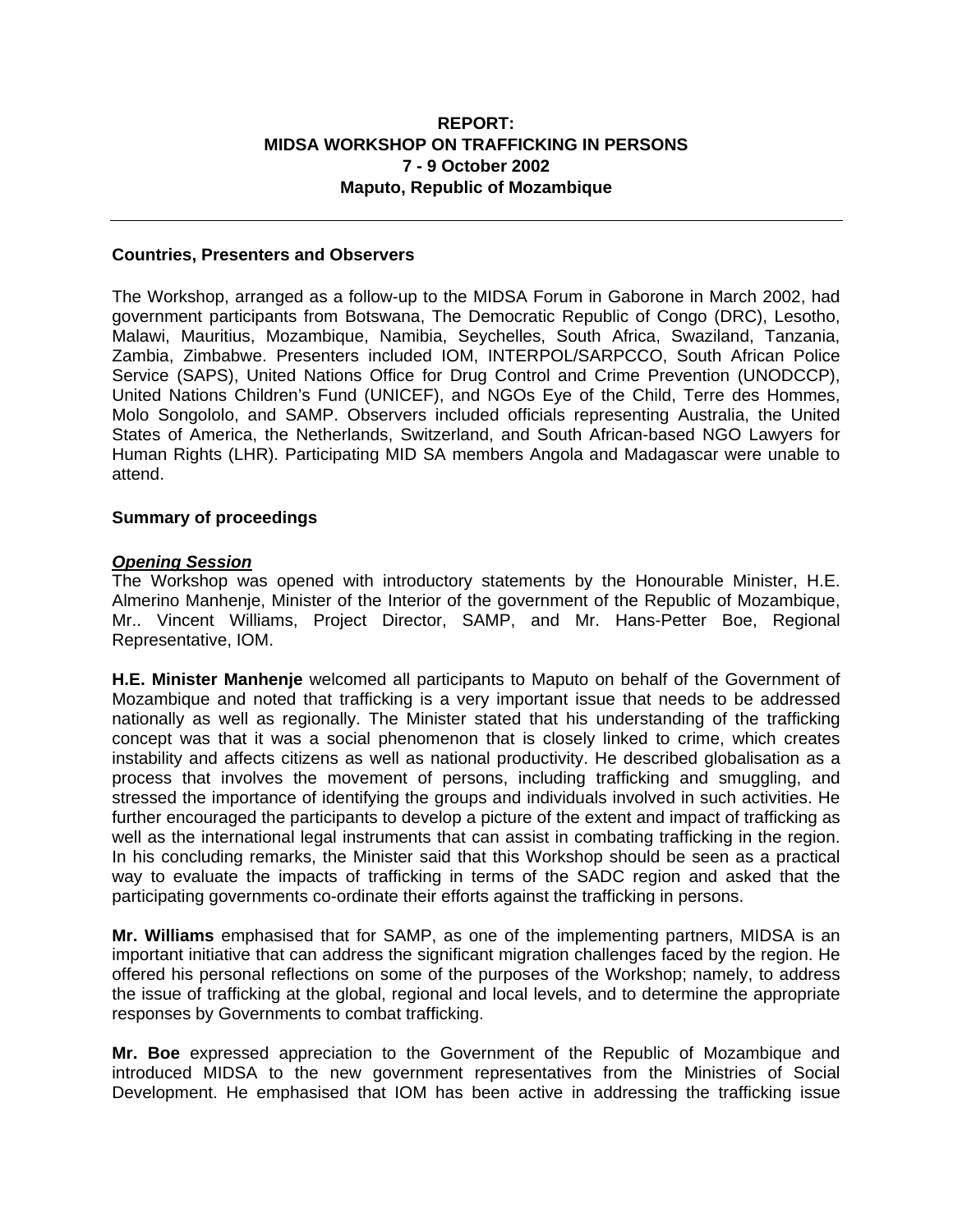around the globe, both in terms of projects and research activities. He expressed his hope that the Workshop on Trafficking would assist the countries in developing a regional approach to combating trafficking.

#### *Trafficking. as a Global Phenomenon*

**Mr. Paul Holmes (IOM)** gave an extensive introduction to the distinction between trafficking in persons and human smuggling. As he explained, the key difference is the relationship between the criminal and the victim. In cases of human smuggling, the relationship ends once the client has successfully crossed the desired border illegally - typically having paid the smuggler for the service in advance. The trafficker, by contrast, intends and carries out a coercive and exploitative relationship with the victim even a*fter* the border has been crossed. As evidence of the globalisation of trafficking, Mr. Holmes cited UN figures of 700,000 victims per year, generating approximately 8 billion USD in criminal gains. The appeal of ethnicity was highlighted to explain the presence of African victims in Europe, European victims in South East Asia and South East Asian victims being exploited around the world. He indicated that trafficking is f1tst and foremost an economic crime based upon a chain of supply and demand that is increasingly controlled by organized crime. The best way to combat trafficking, then, is to make the trade unprofitable.

The presentation addressed the root causes of the crime: poverty, the feminisation of poverty, lack of economic opportunity and the exclusion of females from what little opportunity does exist. Gender discrimination was identified as a key element of the root causes, together with a lack of education, domestic and familial abuse, and an increasingly awareness of the richer countries and a desire to share in their prosperity.

An ever-present and serious obstacle to the effect of combat of trafficking is the prevalence of xenophobia in governmental responses - the fact that the majority of the victims were foreign seems to create a reluctance to assist them.

The control mechanisms deployed by the traffickers were identified and described in terms of social isolation, lack of language skills, threats and use of physical and/ or sexual violence, seizure of documents, inability to seek police help because of the risk of deportation or the belief that the police were corrupt and working with the traffickers. All of these factors were overlain with the dimension that adds unique difficulty when addressing the crime - the threat of reprisals against the victim's loved ones in her country of origin. Mr. Holmes concluded his presentation by giving an overview of the latest political and practical developments in the counter-trafficking response in the European Union, as a result of the IOM-EU Conference held in Brussels on 18- 20 September 2002.

During the discussions following the presentation the participating governments raised the question of issuing visas to students without control mechanisms to ensure that some of the students are not being deceived and trafficked. The issue of learning from other regions, especially Europe, was requested at the same time as it was stressed that the conditions in Southern Africa are specific to that region. Governments also stressed the need for a regional response to the issue of trafficking in the SADC region.

**Mr. Mukonda,** representing the **United Nations Children's Fund** (UNICEF), addressed the issue of child trafficking. He stated that child trafficking is a global problem and that the revenue from human trafficking is estimated to be between 7 and 10 billion US dollars per year. In his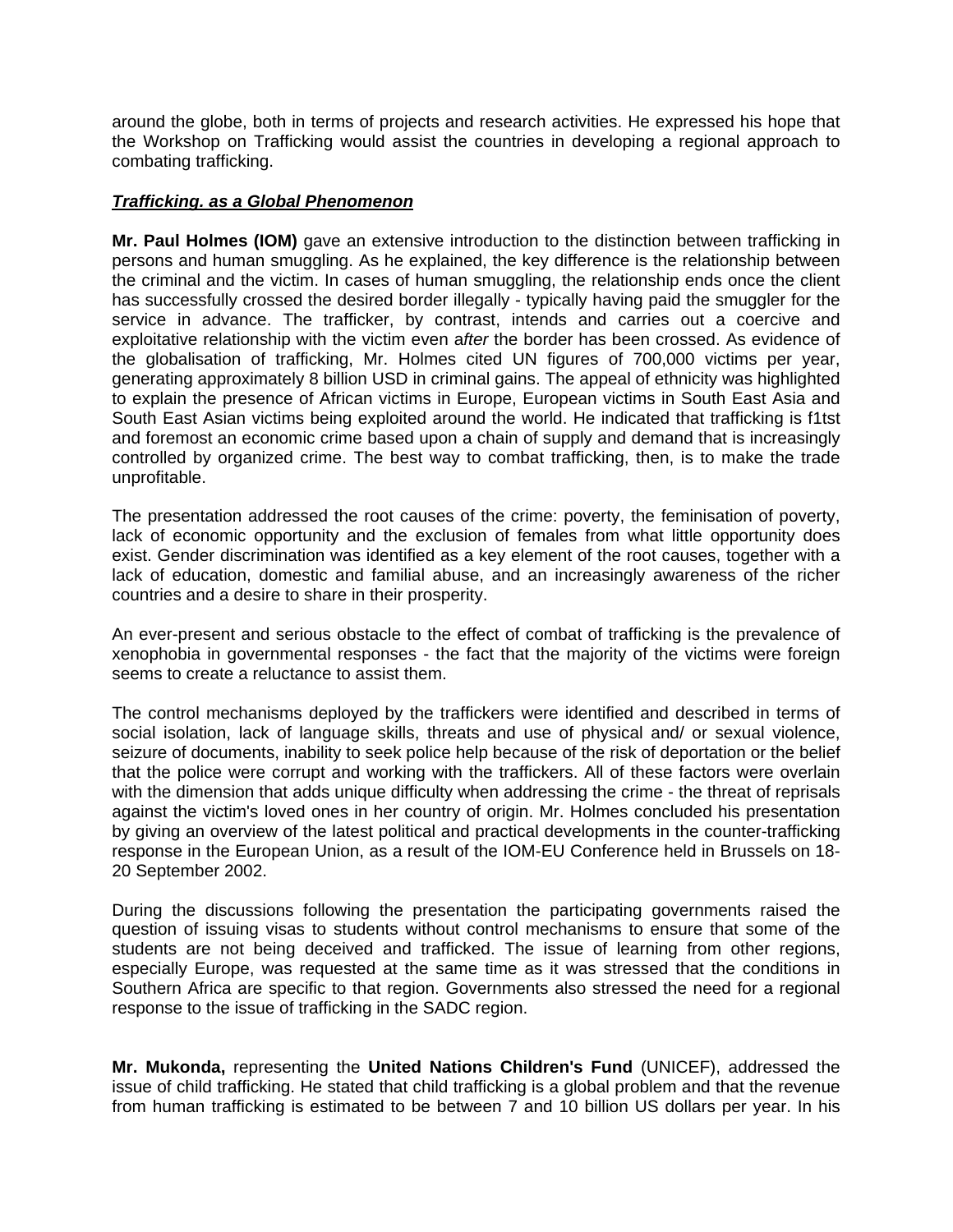presentation he described child trafficking as a transfer of a child by fraudulent means for exploitative purposes. The most vulnerable children, and those most like to be victims of child trafficking, are orphans and children affected by HIV / AIDS, street children, children affected by war and displaced children and refugees. Some of the child rights violations were described as sexual abuse and exploitation, economic exploitation, political instability and war and criminal activities such as organised crime, selling and trafficking of drugs, petty theft, organ transplant and illegal and unregulated international adoptions. The main underlying causes behind child trafficking include economic disparities (a major cause), traditional beliefs and practices, weak law enforcement and/or lack of legislation, the need for cheap labour and the demand for sex with children being a key component.

Mr. Mukonda pointed at the established frameworks for combating trafficking in children, describing among others the international Convention for the Suppression of the Trafficking of Persons and the Exploitation of the Prostitutions of Others; the supplementary Convention on the Abolition of Slavery, the Slave Trade and Institutions and practices Similar to Slavery and the Convention on Protection of Children and Cooperation in Respect of Inter-country Adoption. Some basic principles for combating child trafficking include the distinction between trafficking in adults and trafficking in children, with definitions of child trafficking reflecting the need for special safeguards and appropriate legal protection. He emphasised that children who are victims must not be subject to criminal procedures. In Mr. Mukonda's concluding remarks, and in the discussions that followed, it was observed that a strong political will was needed to combat child trafficking by facilitating cross-border collaboration and initiatives and by strengthening the laws and the efforts of law enforcement officials.

# *Trafficking in the SADC Region*

**Ms. Van Vuuren-Smyth & Mr. Pieczkowski** (IOM) presented the first phase of the IOM research assessment on 'the Trafficking of Women and Children in the SADC Region'. The objective of the research is to document and assess the needs of trafficking victims in Southern Africa in order to provide the most appropriate assistance to victims while developing strategies with governments to prevent the practice. It was pointed out that the extent and character of trafficking in the SADC region is largely undocumented. The first phase of the research has focused on South Africa, due to its position as the regional economic power and transportation hub. A second phase is planned and will, based on information gathered during phase one, cover selected SADC countries found to be points of entry, transit and/or destination for trafficking victims.

The initial findings of the research point to the recruitment of trafficked persons through advertised job opportunities, and approaches by agents, with tickets and travel documents arranged and paid for by an agent subject to an agreement that the victim would repay the debt. The research found trafficking routes from South East Asia, Eastern Europe, and South America into South Africa. Detection of African trafficking within the region proved far more difficult than detection of extra-regional operations, although the researchers' interaction with refugee communities in South Africa strongly suggested the particular vulnerability of mobile populations to traffickers. Preliminary findings suggest that trafficked women from Zimbabwe and Botswana travel with the agents to pre-determined "central collection points" in those countries, where they are then handed over to middlemen and held for approximately two weeks before being transported illegally across the border and into South Africa. The research identified a process of children being trafficked to the Far East. The research additionally identified the trafficking of children from South Africa to South East Asia, and found that South Africa is also a transit country for trafficking operations to especially Europe and Mexico.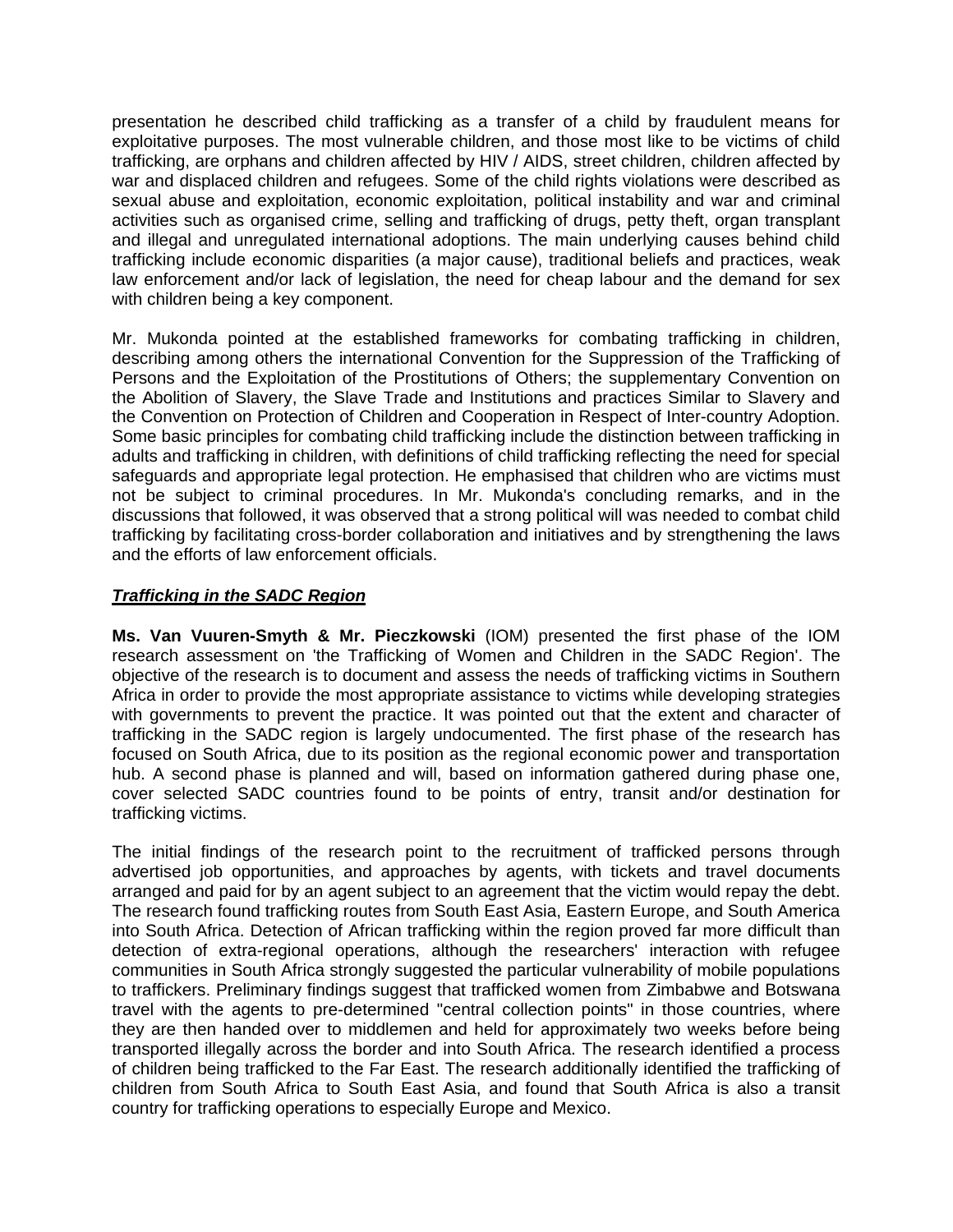During the research Ms. van Vuuren Smyth and Mr. Pieczkowski identified needs based on prevention (training of officials and information campaigns), protection (call centres, HIV / AIDS advice) and rehabilitation (voluntary repatriation, skills training, reintegration and resettlement).

#### *United Nations Conventions and Protocols*

**Dr. Zvekic,** representing the **United Nations Office for Drug Control and Crime Preventio**n (UNODCCP), described the problem of transnational organized crime and trafficking in persons as a serious and growing problem and emphasised that due to the transnational nature of the problem it requires a transnational solution. The trafficking process was described in terms of recruitment, transportation, and exploitation. At the same time it was stressed that trafficking is a lucrative business that for the traffickers involves low investments, high profits and lenient penalties. Dr. Zvekic described the nature of the legal instruments and stated that the relevant conventions and protocols are established to symbolize recognition of the problem and a commitment to take effective measures as well as to standardize terminology, laws, and practices. Dr. Zvekic gave a brief presentation of the United Nations Convention against Transnational Organized Crime and stressed that transnationality must be made an element of the offences such as organized criminal groups, laundering of proceeds of crime, corruption and obstruction of justice in the domestic laws.

The purposes of the Protocol to Prevent, Suppress and Punish Trafficking in Persons, Especially Women and Children, was described by Dr. Zvekic in terms of preventing and combating trafficking, protecting and assisting victims and promoting co-operation. He stressed the obligation to criminalize trafficking, rather than individual elements of the offence. In terms of assistance and protection of victims the protocol calls for further measures to support physical, psychological and social recovery in terms of counselling (legal and other), assistance (medical, psychological, material and housing) and compensation (possibility of obtaining assistance to be created). On the Protocol Against the Smuggling of Migrants by Land, Sea and Air, it was pointed out that migrants who are also refugees are not affected by this protocol. In terms of the return of smuggled migrants, states shall facilitate and accept the return of migrants who are their nationals and permanent residents, verify whether a migrant is a national or permanent resident, and carry out the return with due regard for safety and dignity. The presenter called for a multi-agency approach that includes international organizations, regional bodies, government agencies, NGO's and civil society. In his concluding statement, he emphasised the development of witness protection programmes, increased cooperation between law enforcement, judicial authorities, immigration offices and NGO', and awareness-raising campaigns in origin and destination countries.

**Mr. Matewere,** from the NGO, **Eye of a Child,** discussed the conditions predisposing certain communities and countries to trafficking and traffickers. He pointed out that a variety of social and economic factors contribute to the occurrence of trafficking in women and children. On the economic side, the factors range from poverty, an inequitable distribution of social services and a growing culture of consumerism that reduces all activities to a monetary value. On the social side, the lack of education and the often weak legal (and other) status of women and girls, inadequate legislation, HIV / AIDS, media, urbanization, demographic factors, and individual and family considerations. Other factors that may play a role are societal disruptions caused by civil disorder and governance and sometimes practices and cultural beliefs. It was noted that apart from being contaminated by immoral foreign culture, children are also exposed to the sex trade as means of survival. It was also observed that the increase of single parenthood in Southern Africa has resulted in orphans who lack care and support, and are at risk of being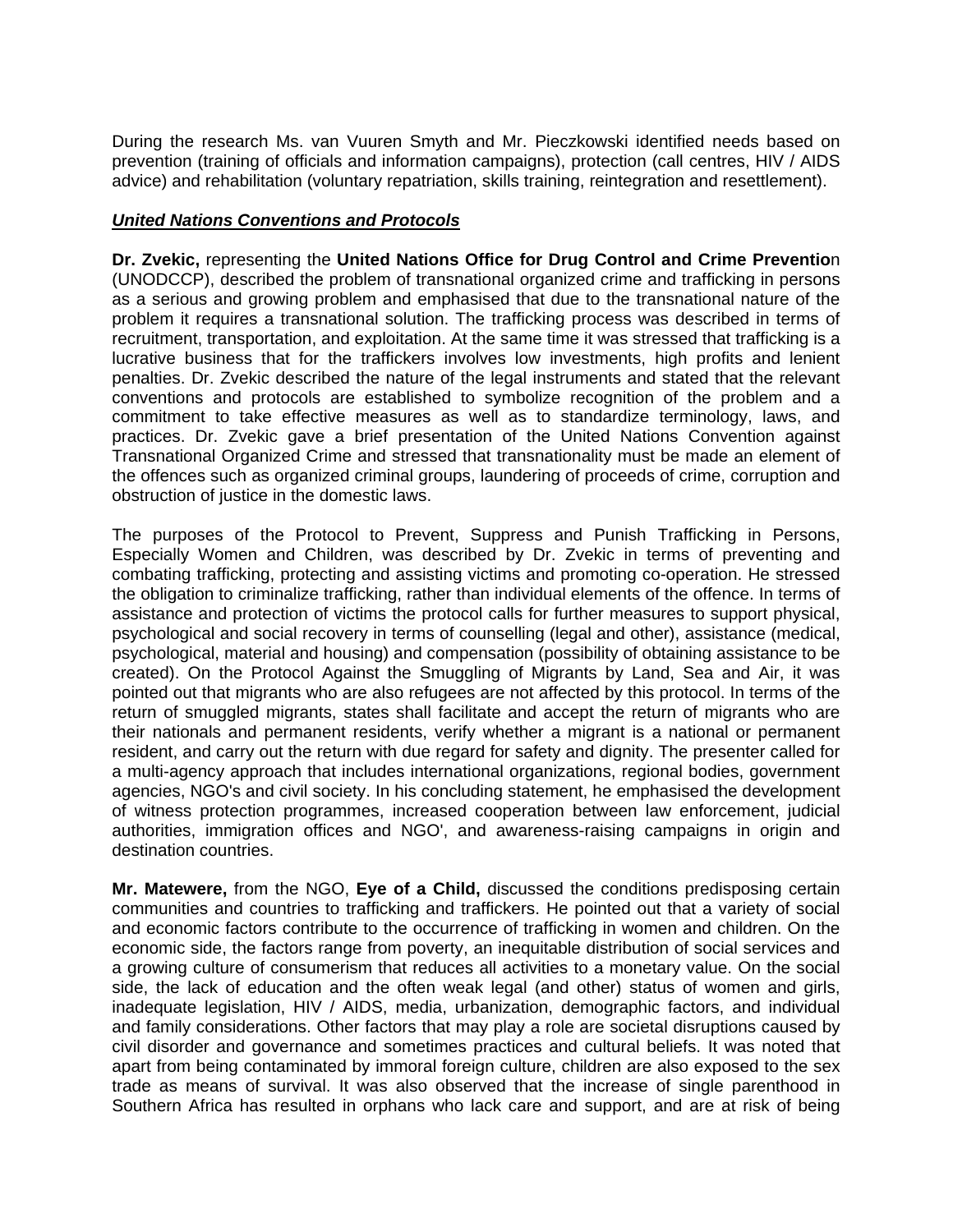exploited. He noted that street children, in particular, are more vulnerable to sexual exploitation.

In search of restoring the dignity of victimized women and children, practical intervention should consider the enormous impacts. The most obvious relates to the health of the victim and other social and psychological repercussions. Mr. Matewere pointed out that some practical interventions to help victims of trafficking reintegrate into their communities should include research (put within the cultural context), advocacy and social mobilization (to increase the level of social concern and to communicate specific information to all levels of society). Other important aspects include capacity building (to strengthen partner's ability to identify, plan, execute and monitor interventions) and partnership and alliance building (which have to involve collaboration in planning, policy studies and implementation of projects). In his conclusions, Mr. Matewere gave a practical example of how strategic planning with academic institutions could help to provide valuable data opportunities while alliance building with religious organizations can open new possibilities for women and children in programming.

## *Children as a Particularly Vulnerable Group*

**Ms. Boaventura,** from the NGO Terre des Hommes, described the campaign against child trafficking in Southern Africa. She called on SADC Member States to ratify relevant UN and ILO conventions relating to the trafficking of children. In her presentation she especially focused on the assistance to victims and emphasised the training needs of law enforcement personnel.

The International Campaign Against Child Trafficking is directed world-wide towards decisionmakers, multiplicators, the responsible executive authorities, the interested public, and the children living under the threat of child trafficking. The pertinent international conventions and the accompanying supplementary pro to cols promise extensive protection. The Campaign wants to present the topic of child trafficking in political dialogues with the active participation of the civil society.

**Ms. Abass,** representing the NGO **Molo Songololo,** presented a study from year 2000 on trafficking in children for purposes of sexual exploitation, based on findings from interviews with girl children being trafficked in Cape Town, Johannesburg, Port Elizabeth and Durban. She stated that the factors behind sexual exploitation are diverse, but often include migration and urbanization, family disintegration, lack of effective social welfare support, and high levels of domestic violence. According to the findings of the study, children were trafficked into both legal and illegal sectors of the sex industry. The study also profiled the traffickers, which included teachers, local gangs, and foreign nationals. It was further shown that violence towards trafficked children is used as a form of coercion and control.

Ms. Abass ended her presentation by recommending that the participating governments develop legislation to prohibit the trafficking in persons. She emphasised the need to have specialized police units to increase detection and prosecution, and to establish recovery and reintegration programmes to deal with trauma suffered by trafficked children. Skills training and development for victims who have lost a sense of self-confidence was described as another important way of dealing with the problem of trafficking in children.

Concluding the first day, **Mr. Holmes** noted the common experiences of this global phenomena of trafficking. The governments acknowledged the fact that economic opportunities in South Africa are a pull factor in terms of global and regional trafficking, but also the fact that it is a transit place for trafficking victims to destinations in the US, Europe, Latin America and Asia. Even though there is some useful legislation in the region, there is a lack of specific trafficking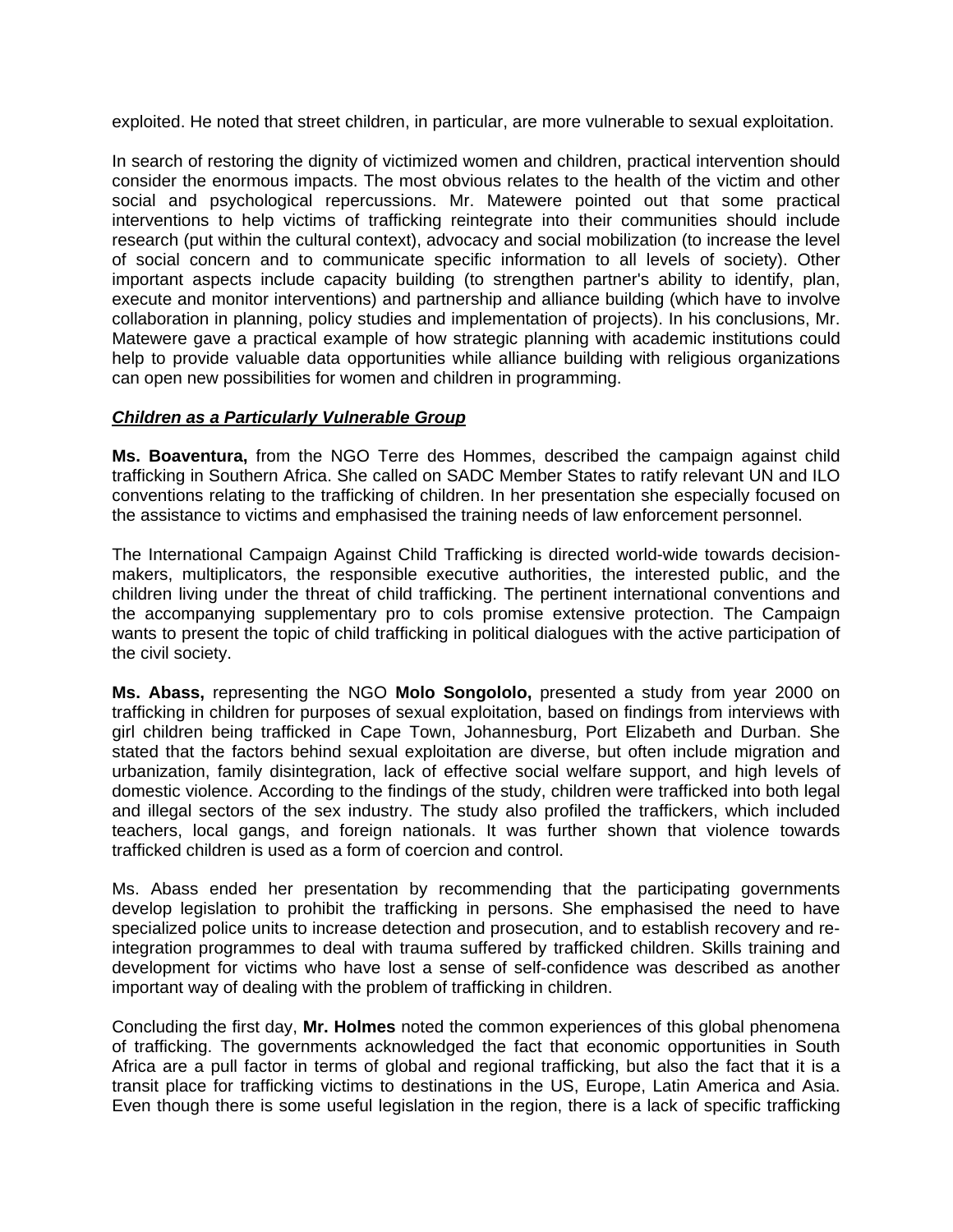legislation that considers regional conditions. It was agreed that the lack of legislation should not be used as an excuse not to take further actions in order to combat the problems related to trafficking. In terms of research, regularly updated, credible research is necessary in order to achieve political decisions. The government representatives especially emphasised the need for training, and that this training should also reach the front-line people within immigration departments.

## *Legal Instruments Available to Combat Trafficking in the SADC Region*

**Prof. Klaaren,** (SAMP) described the legal framework in the SADC region based on an ongoing research study on the harmonisation of laws. In the SAMP research trafficking was seen as only one among many immigration enforcement problems. It was noted that many countries had expressed difficulties in distinguishing between trafficking and economic migration. SADC presently lacks a regional instrument that addresses trafficking and it was noted that the closest instrument was probably the SADC Declaration on Gender and Development. It was noted that only one SADC member state had a specific anti-trafficking piece of legislation in its Parliamentary process.

He pointed out that women and children are particularly vulnerable when their migration status is derivative of the migration status of a male as is often the case in a marriage or family situation. This creates a dependency and power imbalance between the male and the female, or the male and the children. He said that the standard set of responses to the problem of trafficking could be critiqued from a gender point of view. This is especially the case in terms of the speed with which women who are trafficked are deported back to their country of origin. Regarding human rights guidelines he said that anti-trafficking measures should not adversely affect the human rights and, in particular, the rights of those who have been trafficked, migrants, internally displaced persons, refugees, and asylum seekers. While the additional elements distinguishing trafficking from migrant smuggling may sometimes be obvious, in many cases they are difficult to prove without active investigation.

Prof. Klaaren also mentioned the issue of capacity and even more importantly the obstacle of the phenomenon of corruption to enforcing laws against trafficking. He found it reasonable to assume that since trafficking is a profitable industry with supply and demand, one of the costs of doing business is the buying of public officials, and the purchase of failures to prosecute.

## *The Role of Law Enforcement*

**Mr. Msutu,** representing **INTERPOL/SARPCCO,** talked about the response of international and regional law enforcement structures to trafficking in persons. At the global level inefficient border management, false travel documents and money laundering were identified as problems that need urgent attention in order to address trafficking in human beings. Joint training on border control should involves representatives from the police, customs and immigration officials at the regional as well as national levels. At the regional level, Mr. Msutu showed that some efforts had been made in order to address the issues, i.e. through a decision among the countries in Southern Africa to establish national databases on criminal acts and to work towards the computerisation of border points. A regional task team has recently been set up.

The participating countries expressed need for closer co-operation and collaboration between different Ministries as well as Departments. In addition, it was stressed that information sharing at the national level would need to be improved.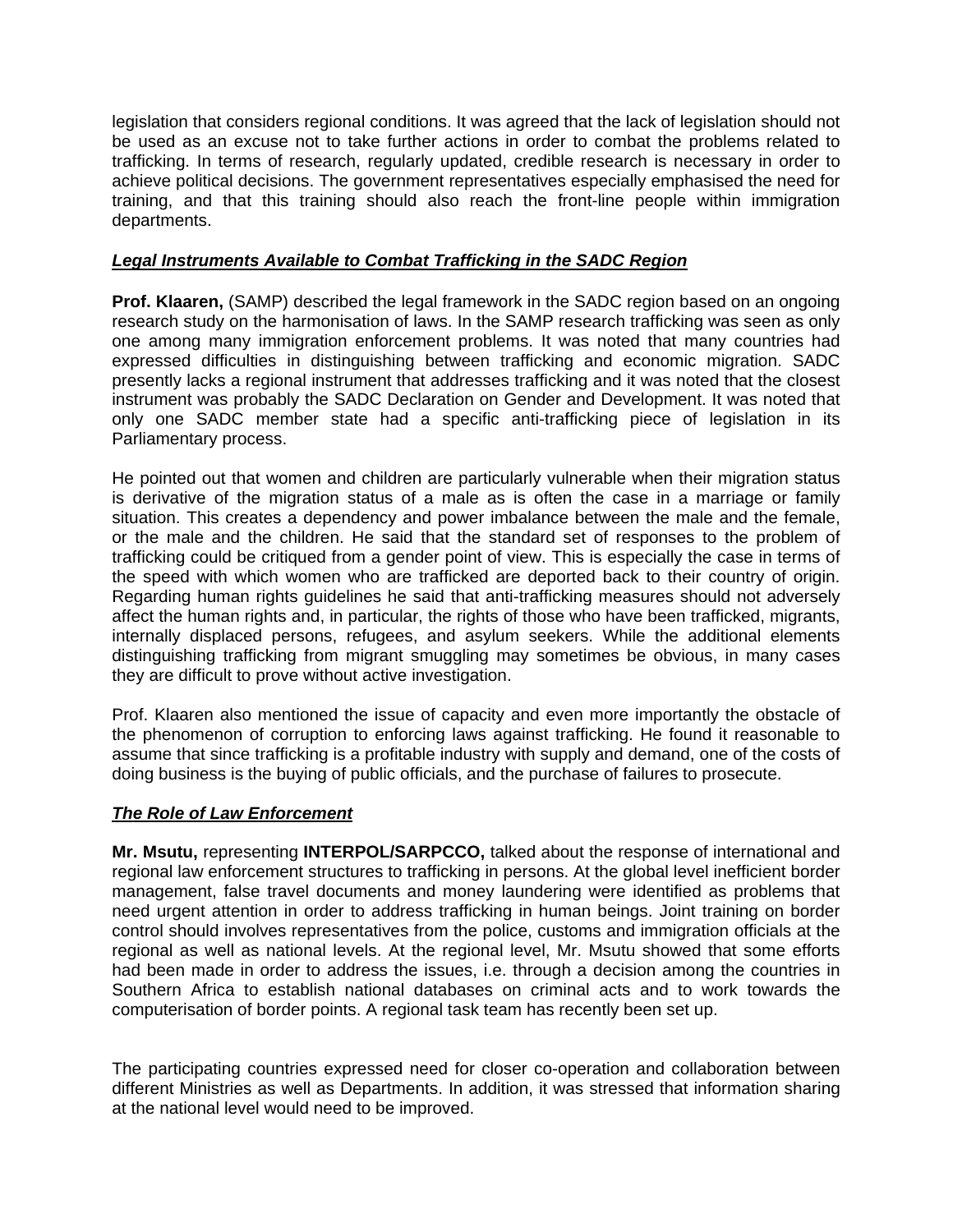**Supt. Kloppers,** of the **South African Police Service (SAPS)** - Border Police, described the background to the profiling of suspects in the trafficking of persons. He also presented the monitoring process that is being used by SAPS, including the liaison with other law enforcement agencies, and action steps that need to be taken against perpetrators. The key enforcement agencies for SAPS include the intelligence agencies, Department of Home Affairs, the Department of Justice, and the airlines. In terms of categories of trafficking operations Supt Kloppers identified prostitution, work seekers, asylum seekers, refugees, and crime syndicates. In his concluding remarks he pointed out the way forward in terms of identifying strengths and weaknesses of the current process, and the need for and methods of co-operation in the region.

In the discussions following the presentation, the participants highlighted the issue of sensitising neighbouring countries as well as the need to address these issues at the SADC ministerial level, through the Council of :Ministers. Another aspect raised to address to the problem was the creation of specialized teams to access intelligence information, at the national as well as regional level. Concerns were also raised by the participants regarding the reluctance of some SADC countries to identify the issue of trafficking as a national problem. It was recognised that South Africa is unfortunately not only a transit site for trafficked victims but also a sending country and the SAPS recognized that they would need to look into this issue with immediate effect. It was also noted that the profits earned by organised crime syndicates through certain illegal activities, such as trafficking, were then used to nourish other illegal activities.

## *Scenarios and Group Discussions*

The participating Governments were given five specific scenarios to be discussed in smaller groups and to identify and find various solutions each. In the plenary, group presentations highlighted the following important issues:

- economic empowerment, poverty alleviation, and civic education;
- the problem of invisible victims that are not reported to authorities;
- proper passport and visa controls in order to carry out screening at points of entry;
- government safety nets;
- information campaigns in countries of origin (especially focused on countries of destination) and awareness of the responsibility of parents and family;
- specific legislation against the employment of children and international instruments;
- the need to develop infrastructure to provide counselling and other services;
- corruption at border posts and in other parts of the system as well as need for rotation of staff;
- access to information systems (e.g. missing persons register);
- the need to recognise trafficking as an organised crime problem, rather than an immigration problem:
- access to other international laws and instruments.

#### *Recommendations*

The participating Governments pointed out the need to:

• Strengthen national policy, structures, and laws, and establish co-ordinated, structured and integrated approaches at the national and regional levels, particularly criminalizing trafficking in persons in national and regional legislation;